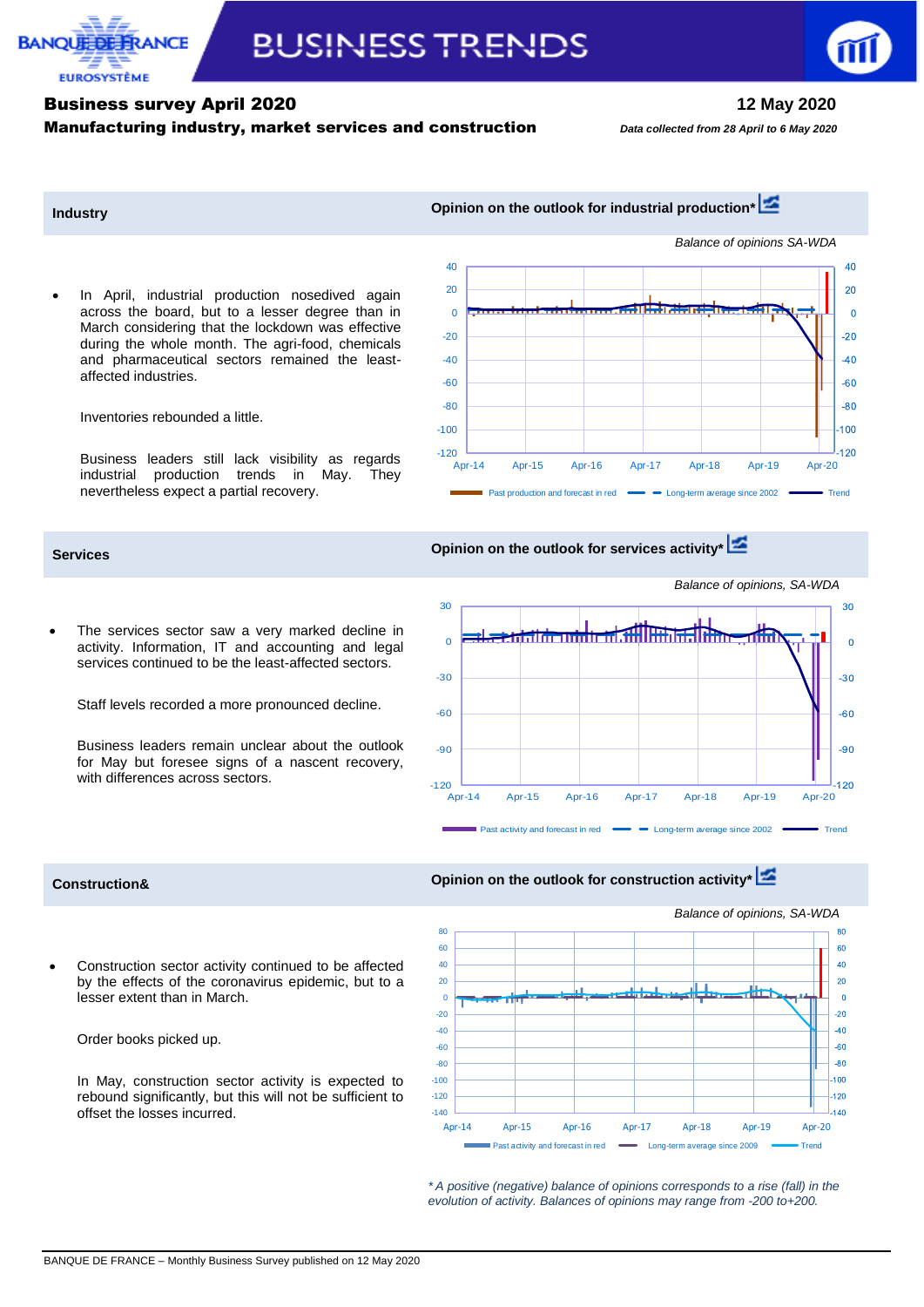



### **Period under review: April 2020**

# **Manufacturing industry**

|                               | <b>Jun-19</b> | $Jul-19$       | Aug-19         | Sep-19         | <b>Oct-19</b>  | <b>Nov-19</b>  | <b>Dec-19</b>  | $Jan-20$     | Feb-20                   | $Mar-20$ | Apr-20 | $May-20$ |
|-------------------------------|---------------|----------------|----------------|----------------|----------------|----------------|----------------|--------------|--------------------------|----------|--------|----------|
| Change                        |               |                |                |                |                |                |                |              |                          |          |        | Forecast |
| Production                    | $-7$          | $\overline{4}$ | 9              | $-2$           | 5              | $-4$           | $-1$           | $-4$         | 6                        | $-107$   | -66    |          |
| <b>Deliveries</b>             | $-4$          | $\mathbf{1}$   | 14             | $-4$           | 5              | $-3$           | $-2$           | $-5$         | 5                        | $-95$    | $-70$  |          |
| <b>Total orders</b>           | 3             | $\overline{4}$ | $\overline{7}$ | $-1$           | 5              | $-2$           | $-4$           | 3            | 2                        | $-74$    | -66    |          |
| Staff                         | $\mathbf 0$   | $\mathbf{0}$   | $\mathbf{0}$   | $\mathbf 0$    | $\mathbf 0$    | $-2$           | $-2$           | $-1$         | $-1$                     | $-20$    | $-11$  |          |
| Final goods prices            | 1             | $\overline{2}$ | $\overline{2}$ | 2              | 1              | $\overline{2}$ | 2              | 1            | 1                        | $-2$     | $-1$   |          |
| Commodity prices              | 1             | $\mathbf{1}$   | 1              | $\overline{0}$ | $-1$           | $\mathbf{1}$   | $\mathbf{0}$   | $-2$         | $-3$                     | $-4$     | $-4$   |          |
| Level                         |               |                |                |                |                |                |                |              |                          |          |        |          |
| Order books                   | 16            | 14             | 12             | 12             | 11             | $\overline{7}$ | 3              | 4            | 3                        | $-41$    | $-49$  |          |
| Inventories of finished goods | 4             | 5              | $\overline{4}$ | $\overline{4}$ | $\overline{4}$ | $\mathbf 0$    | 1              | $\mathbf{1}$ | $\overline{\mathcal{A}}$ | $-10$    | $-4$   |          |
| Capacity utilisation rate     | 80.8          | 80.4           | 79.6           | 78.6           | 78.1           | 76.9           | 75.7           | 75.9         | 77.0                     | 55.8     | 46.3   |          |
| Cash positions                | 10            | 12             | 10             | 9              | 9              | 8              | $\overline{7}$ | 9            | 8                        | $-6$     | -6     |          |

## **Services**

|                  | <b>Jun-19</b> | <b>Jul-19</b> | Aug-19 | Sep-19         | Oct-19         | <b>Nov-19</b>     | $Dec-19$       | $Jan-20$ | Feb-20 | $Mar-20$ | Apr-20 | $May-20$ |
|------------------|---------------|---------------|--------|----------------|----------------|-------------------|----------------|----------|--------|----------|--------|----------|
| Change           |               |               |        |                |                |                   |                |          |        |          |        | Forecast |
| Activity         | 8             | 9             | 10     | 0              | $\overline{2}$ | $-2$              | -8             | 4        | 0      | $-116$   | -99    | 8        |
| Aggregate demand | 10            | 10            | 9      | 2              | 2              | $-2$              | $-7$           | 3        | $-2$   | $-118$   | -98    |          |
| Prices           | 2             |               | 2      | $\overline{2}$ |                | 2                 | -1             | 3        | -1     | $-2$     | $-2$   |          |
| Staff            | 5             | 6             | 3      | $\overline{7}$ | 3              | 6                 | 2              | 5        | 3      | $-5$     | $-10$  |          |
| Level            |               |               |        |                |                |                   |                |          |        |          |        |          |
| Cash positions   | 18            | 18            | 19     | 14             | 12             | $12 \overline{ }$ | $\overline{7}$ | 13       | 15     | $-14$    | -19    |          |

# **Construction**

|                         | $Jun-19$       | $Jul-19$ | Aug-19 | $Sep-19$ | $Oct-19$ | <b>Nov-19</b> | <b>Dec-19</b> | $Jan-20$ | Feb-20         | $Mar-20$    | Apr-20 | $May-20$ |
|-------------------------|----------------|----------|--------|----------|----------|---------------|---------------|----------|----------------|-------------|--------|----------|
| Change                  |                |          |        |          |          |               |               |          |                |             |        | Forecast |
| Activity                | $\mathbf 0$    | 12       | 0      | 5        | 5        | $-2$          | $-7$          | 5        | 5              | $-132$      | $-87$  | 59       |
| <b>Estimates prices</b> | $\overline{2}$ | 3        | 2      | 2        | 3        | 3             | 2             | 2        | $\overline{2}$ | $\mathbf 0$ | 0      |          |
| Staff                   | 3              | 2        | 2      | 3        |          | 1             | 2             | 2        | 1              | -9          | -6     |          |
| Level                   |                |          |        |          |          |               |               |          |                |             |        |          |
| Order books             | 27             | 29       | 29     | 28       | 28       | 27            | 28            | 26       | 25             | $-4$        | 5      |          |

Notes :

- A positive (negative) balance of opinions corresponds to a rise (fall) in the corresponding variable.
- The last point corresponds to the business leaders' opinions of short-term production or activity forecasts.
- The series are revised on a monthly basis. These revisions take into account additional gross data and the evolution of the seasonal and working-day adjustment depending on the latest available data.